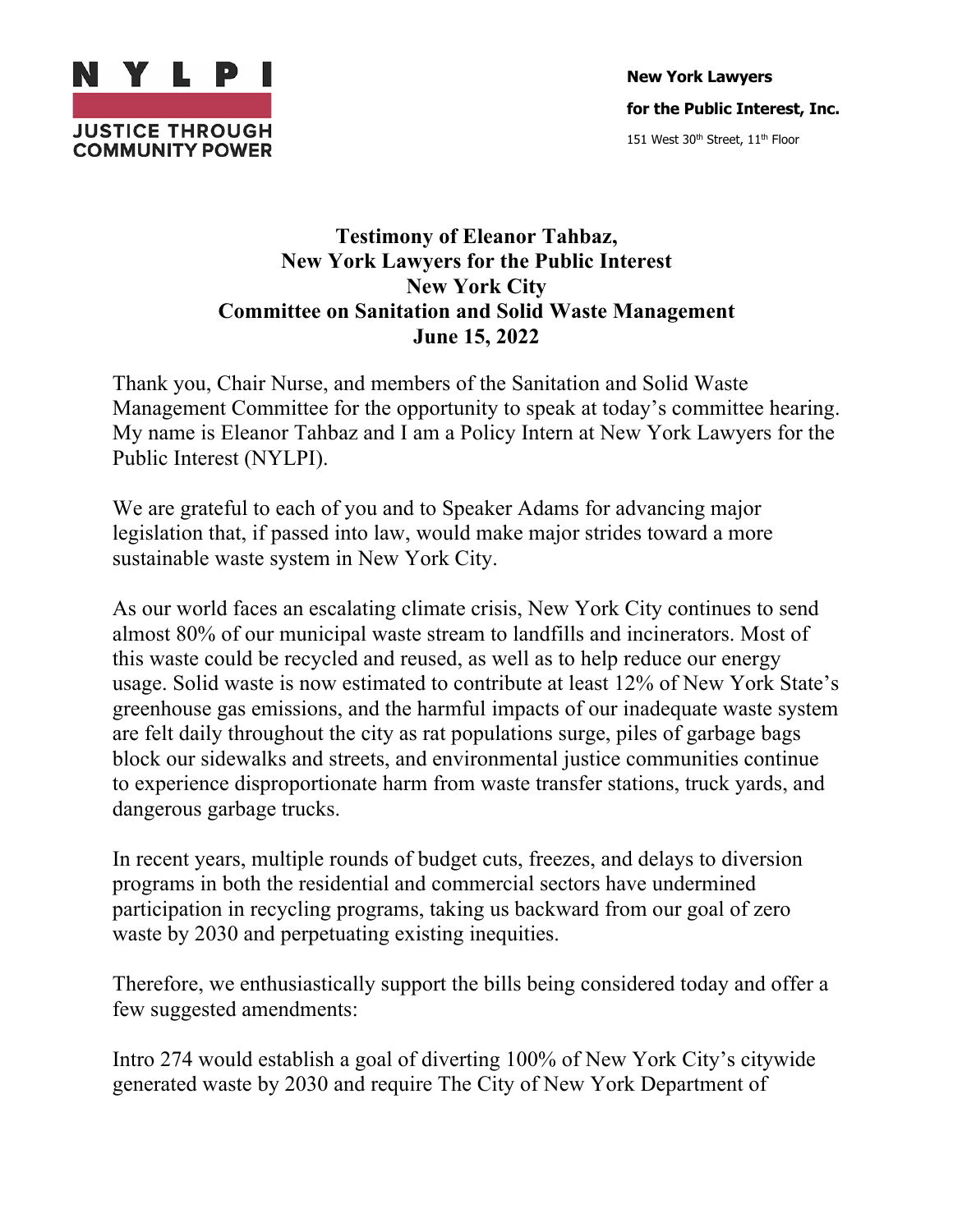Sanitation (DSNY) to report on and develop plans to address any waste that cannot be diverted. We encourage the Council to amend this bill to define "citywide generated waste" to explicitly include all municipal waste, commercial trade waste, and construction and demolition waste generated within the city.

Intro 275 would require DSNY to report annually on the City's progress toward a goal of sending "zero waste to landfills" by 2030 and to develop plans to increase diversion in various waste streams, including waste generated in NYCHA properties. We urge the Council to expand this to include diversion from incinerators as well as landfills, as incineration of solid waste is a major source of greenhouse gas emissions and air pollution in environmental justice communities near New York City and statewide.

We recommend that both Intro 274 and 275 be amended to include planning for diversion of commercial waste in each of the commercial waste zones established by Local Law 199, and a specific plan to increase diversion of construction and demolition waste citywide.

Intro 244 would mandate a universal composting program by 2023, through which all New Yorkers can recycle their food and yard waste, and in which building owners and managers are required to participate – just as they are with other recyclable materials. This investment in recycling organic waste is critical to meeting our city's zero waste and climate goals and has the potential to support far more, good green jobs in our city and region than our current export- and disposalcentered waste management system. We also recommend that specific attention be paid to large multi-family apartment buildings and NYCHA housing specifically to maintain equality and equity with this program roll out.

We support the rapid, citywide scale-up of organic recycling envisioned in this bill. The low participation rates and excessive costs of the current opt-in organics program underscores that any successful program must be mandatory and universal to realize high participation rates, consistent public messaging and education across communities and building types, and economies of scale. As the Independent Budget Office recently reported, a rapid, citywide organics program could also yield cost savings of \$33 million within five years.

If NYCHA properties cannot be included in this mandate, we urge the Department of Sanitation and Council to ensure NYCHA properties likewise implement a robust organic waste recycling programs in parallel with the timeline for other large residential buildings established by Intro 244.